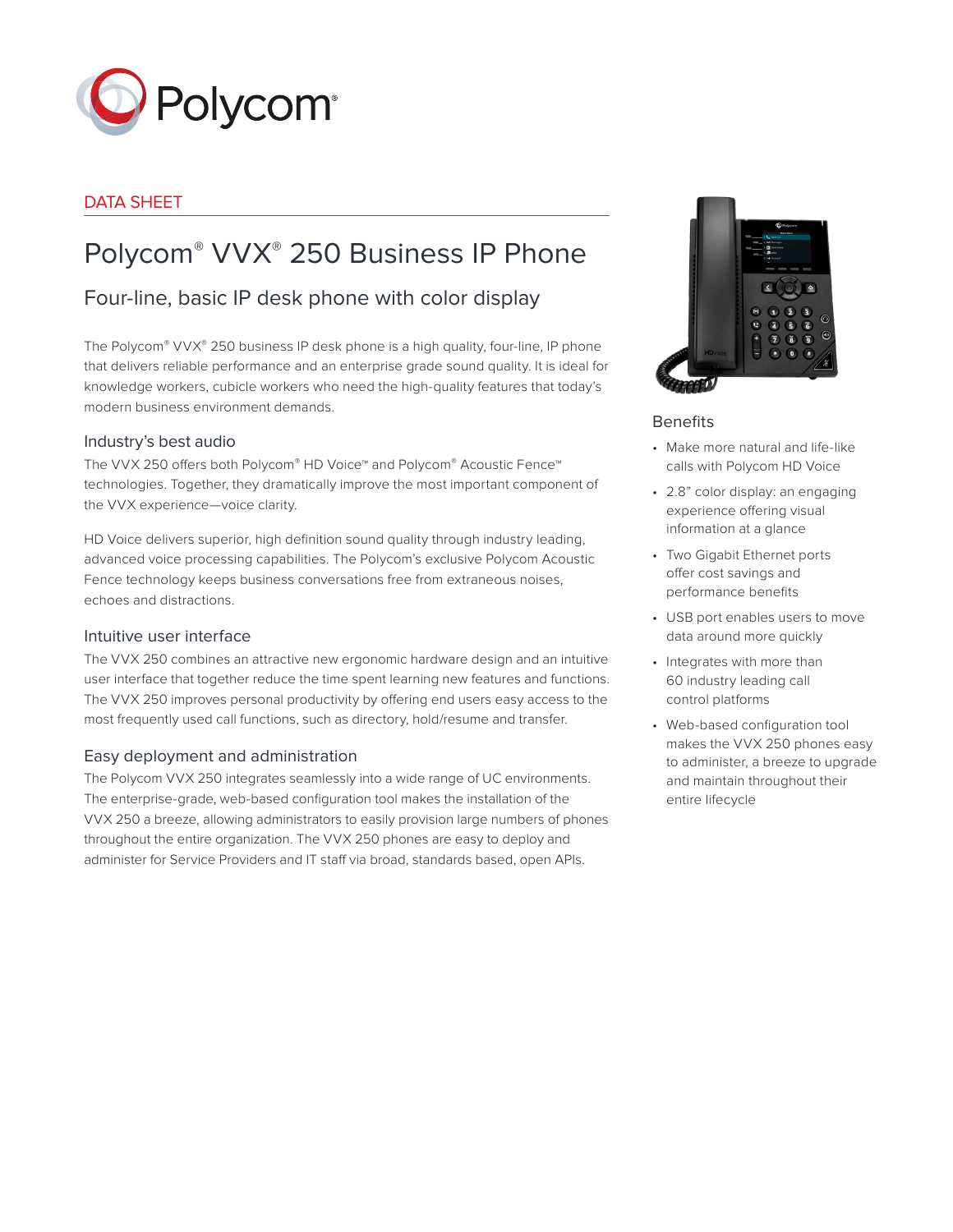# Product specifications

#### User interface features

- 2.8" color LCD screen (320x 240 pixel resolution)
- Voicemail support1
- WebKit-based browser
- Adjustable base height
- Unicode UTF-8 character support
- Single USB port (2.0 compliant) for media and storage applications
- Multilingual user interface including Chinese, Danish, Dutch, English (Canada/ US/UK), French, German, Italian, Japanese, Korean, Norwegian, Polish, Portuguese, Russian, Slovenian, Spanish, and Swedish

#### Audio features

- Polycom® HD Voice™ technology delivers lifelike voice quality for each audio path handset, the hands-free speakerphone, and the optional headset
- Polycom® Acoustic Clarity™ technology providing full-duplex conversations, acoustic echo cancellation and background noise suppression
- Type 1 compliant (IEEE 1329 full duplex)
- Frequency response—150 Hz—7 kHz for handset, optional headset and handsfree speakerphone modes
- Codecs: G.711 (A-law and μ-law), G.729AB, G.722, G.722.1, iLBC
- Individual volume settings with visual feedback for each audio path
- Voice activity detection
- Comfort noise generation
- DTMF tone generation (RFC 2833 and in-band)
- Low-delay audio packet transmission
- Adaptive jitter buffers
- Packet loss concealment
- OPUS support

#### Headset and handset compatibility

- Dedicated RJ-9 headset port
- Hearing aid compatibility to ITU-T P.370 and TIA 504A standards
- Compliant with ADA Section 508 Subpart B 1194.23 (all)
- Hearing aid compatible (HAC) handset for magnetic coupling to hearing aids
- Compatible with commercially-available TTY adapter equipment

#### Call handling features

- 4 lines (programmable line keys)
- Shared call/bridged line appearance
- Busy Lamp Field (BLF)
- Flexible line appearance (1 or more line keys can be assigned for each line extension)
- Distinctive incoming call treatment/ call waiting
- Call timer and call waiting
- Call transfer, hold, divert (forward), pickup
- Called, calling, connected party information
- Local 3-way audio conferencing 1-touch speed dial, redial
- Remote missed call notification
- Do not disturb function
- Electronic hook switch capable
- Local configurable digit map/dial plan

#### Open application platform

- WebKit-enabled full browser that supports HTML5, CSS, SSL security, and JavaScript
- Supports Polycom Apps SDK and API for third-party business and personal applications
- Bundled with Polycom UC Software:
- Corporate directory access using LDAP
- Visual Conference Management

# Network and provisioning

- SIP Protocol Support
- SDP
- IETF SIP (RFC 3261 and companion RFCs)
- Two-port gigabit Ethernet switch 10/100/1000Base-TX across LAN and PC ports
- Conforms to IEEE802.3-2005 (Clause 40) for Physical media attachment
- Conforms to IEEE802.3-2002 (Clause 28) for link partner auto-negotiation
- Manual or dynamic host configuration protocol (DHCP) network setup
- Time and date synchronization using SNTP
- FTP/TFTP/HTTP/HTTPS server-based central provisioning for mass deployments
- Provisioning and call server redundancy supported<sup>1</sup>
- QoS Support—IEEE 802.1p/Q tagging
- (VLAN), Layer 3 TOS, and DHCP
- VLAN—CDP, DHCP VLAN discovery,
- LLDP-MED for VLAN discovery
- Network address translation support for static configuration and "keep-alive"
- SIP signaling
- RTCP and RTP support
- Event logging
- Syslog
- Hardware diagnostics
- Status and statistics reporting
- IPv4 and IPv6
- TCP
- UDP
- DNS-SRV

#### **Security**

- 802.1X Authentication and EAPOL Media encryption via SRTP
- Transport layer security)
- Encrypted configuration files
- Digest authentication
- Password login
- Support for URL syntax with password for boot server address
- HTTPS secure provisioning
- Support for signed software executables

#### Power

- Built-in auto sensing IEEE 802.3af Power over Ethernet (Class 2) 4.5 W (Max)
- External Universal AC/DC Adapter (optional) 5VDC @ 3A (15W)
- ENERGY STAR® rated

#### Approvals

- FCC Part 15 (CFR 47) Class B
- ICES-003 Class B
- EN55032 Class B
- ISPR32 Class B
- VCCI Class B
- EN55024
- EN61000-3-2; EN61000-3-3
- NZ Telepermit
- Korea KCC<sup>3</sup>

• Russia CU3 • Brazil ANATEL<sup>3</sup> • Australia RCM • South Africa ICASA<sup>3</sup> • Saudi Arabia CITC • China CCC<sup>3</sup> • RoHS Compliant

• UAE TRA

Safety

• CE Mark

• UL 60950-1/62368-1

• EN 60950-1/62368-1 • IEC 60950-1/62368-1 • AS/NZS 60950-1

• CAN/CSA C22.2 No 60950-1/62368-1-1